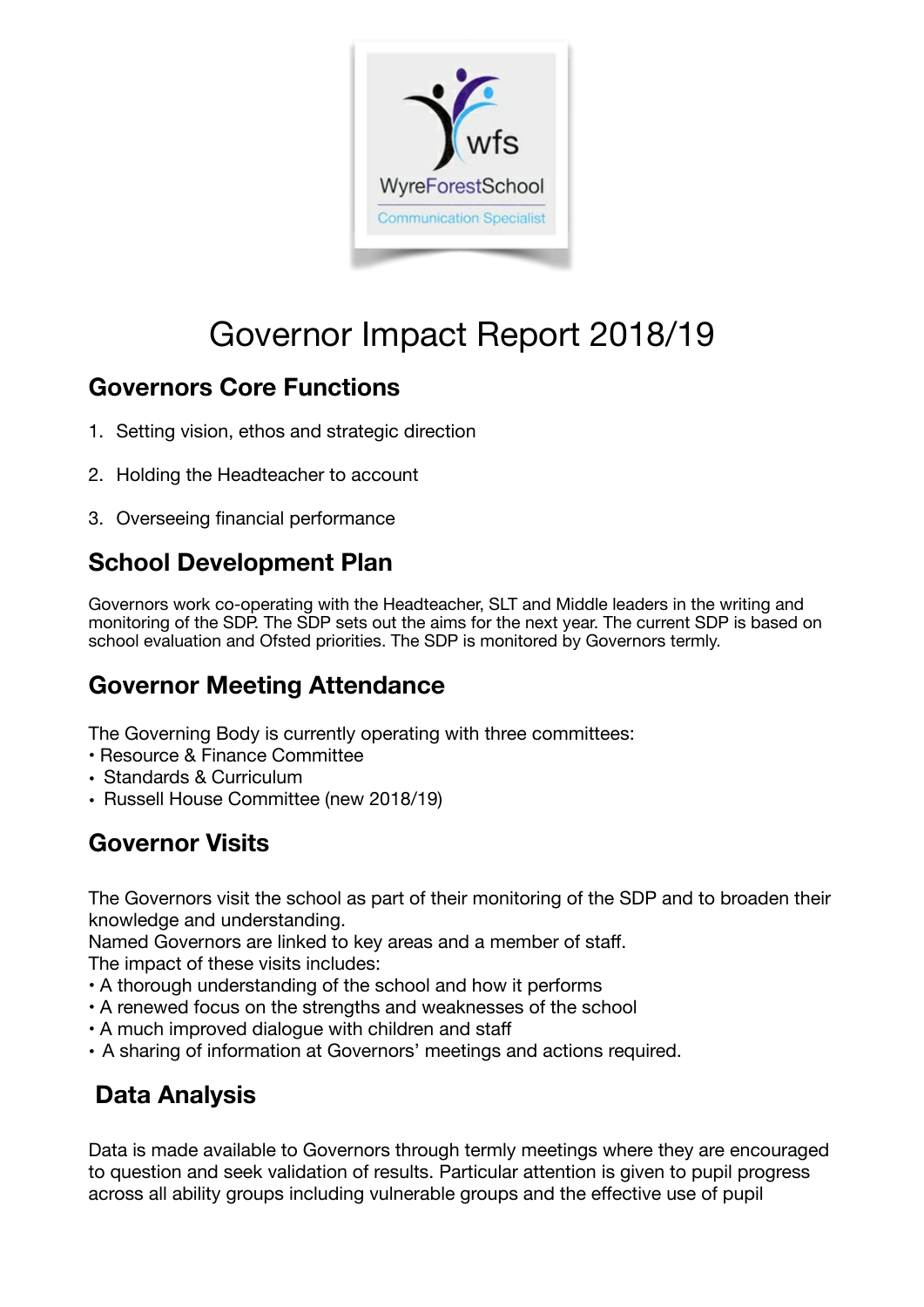premium funding. Governors are also supportive of the greater focus on communication and the new strands on speaking and listening.

#### **Policies**

Governors review all relevant policies on a timetabled basis to ensure that all information is current.

Specific attention is paid to ensure the school complies with the department of Education's policy

list and that of the Local Authority.

#### *Ofsted Short Inspection March 2018*

*The letter received reflected the hard work of the Governing body at holding the school to account. "There has been a powerful drive for improvement at WFS. Your strong leadership has provided fresh impetus for change and development. You have successfully brought two staff groups together in the new building and have established a strong team. You have worked tirelessly to build on the school's many strengths. Your leadership and that of other leaders and governors are clear and decisive, and driven by the desire to give the pupils the best'.* 

*'I am recommending that the school's next inspection be a section 5 inspection.'* 

#### Financial Management

The Governing Body are advised by the School Business Manager and the Chair of the committee is an accountant. The impact of the Governors role in the school ensures that the budget is managed effectively and supports the headteacher with the challenges that the new finance system that the Local Authority have introduced holds. This has been particularly challenging this year due to ever increasing financial pressure on schools, and it takes such a long time for the Local Authority to act on the changing banding for pupils.

#### **What impact is the Governing Body of Wyre Forest School having on the outcomes for pupils?**

| <b>Action</b>                                                                                                                                                                                   | Impact                                                  |
|-------------------------------------------------------------------------------------------------------------------------------------------------------------------------------------------------|---------------------------------------------------------|
| <b>Russell House Governor Committee</b><br>established instead of working party to<br>ensure strategic rigour and to develop<br>Governor knowledge of the care curriculum<br>and documentation. | Russell House inspected and received<br>good March 2019 |
| Russell House Governors carrying out<br>rigorous monitoring using the sections<br>from the SCIFF every term.                                                                                    | Russell House inspected and received<br>good March 2019 |